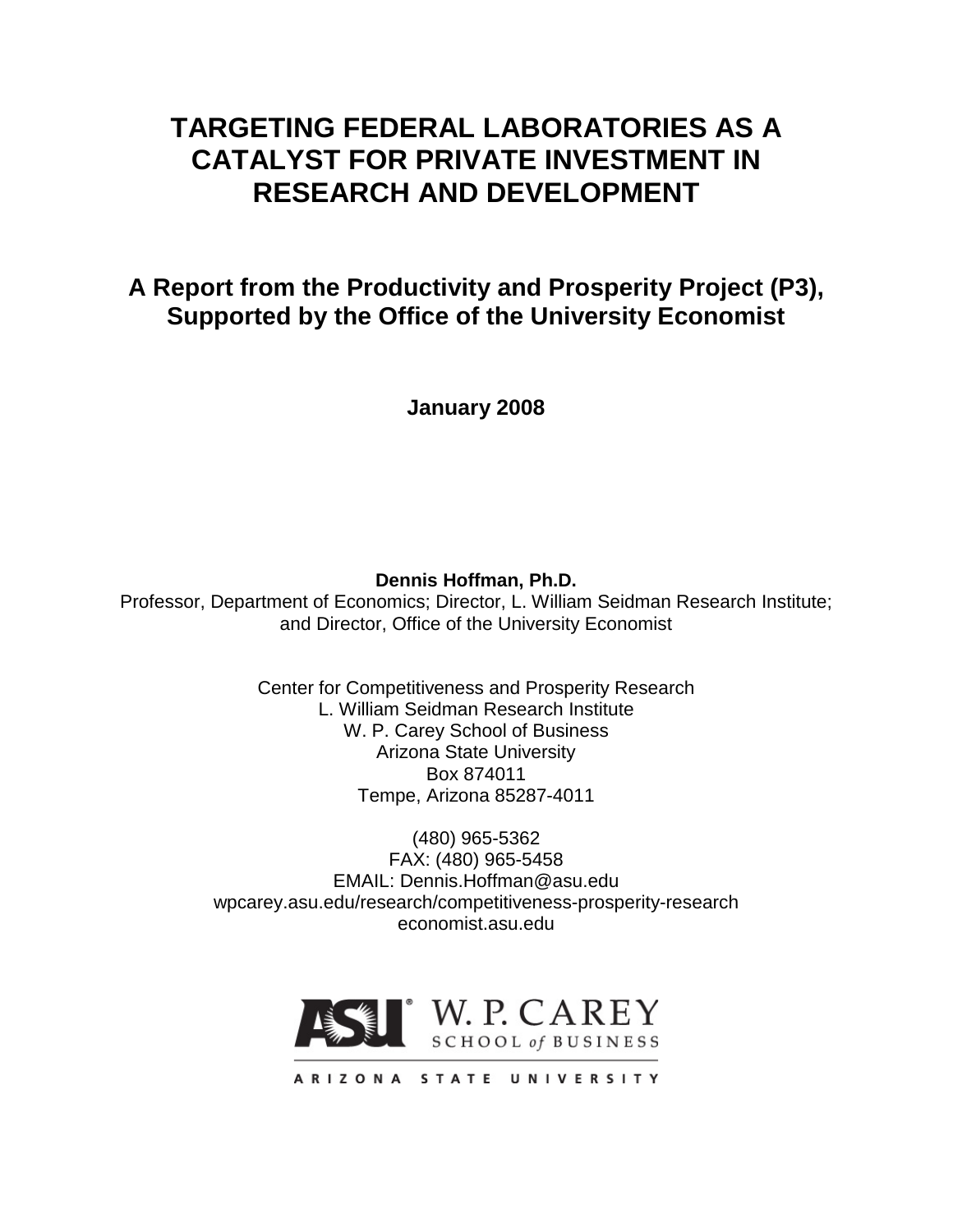# **TABLE OF CONTENTS**

| Introduction<br>Background<br>The Landscape<br>The Colorado Strategy<br>References                                                | 5<br>9 |
|-----------------------------------------------------------------------------------------------------------------------------------|--------|
| <b>LIST OF TABLES</b>                                                                                                             |        |
| 1. Master Government List of Federally Funded R&D Centers<br>2. Research and Development Funding and Gross Domestic Product, 2005 | 2<br>6 |
| <b>LIST OF FIGURES</b>                                                                                                            |        |
| 1. Metro Denver Economic Development Corporation Website                                                                          | 8      |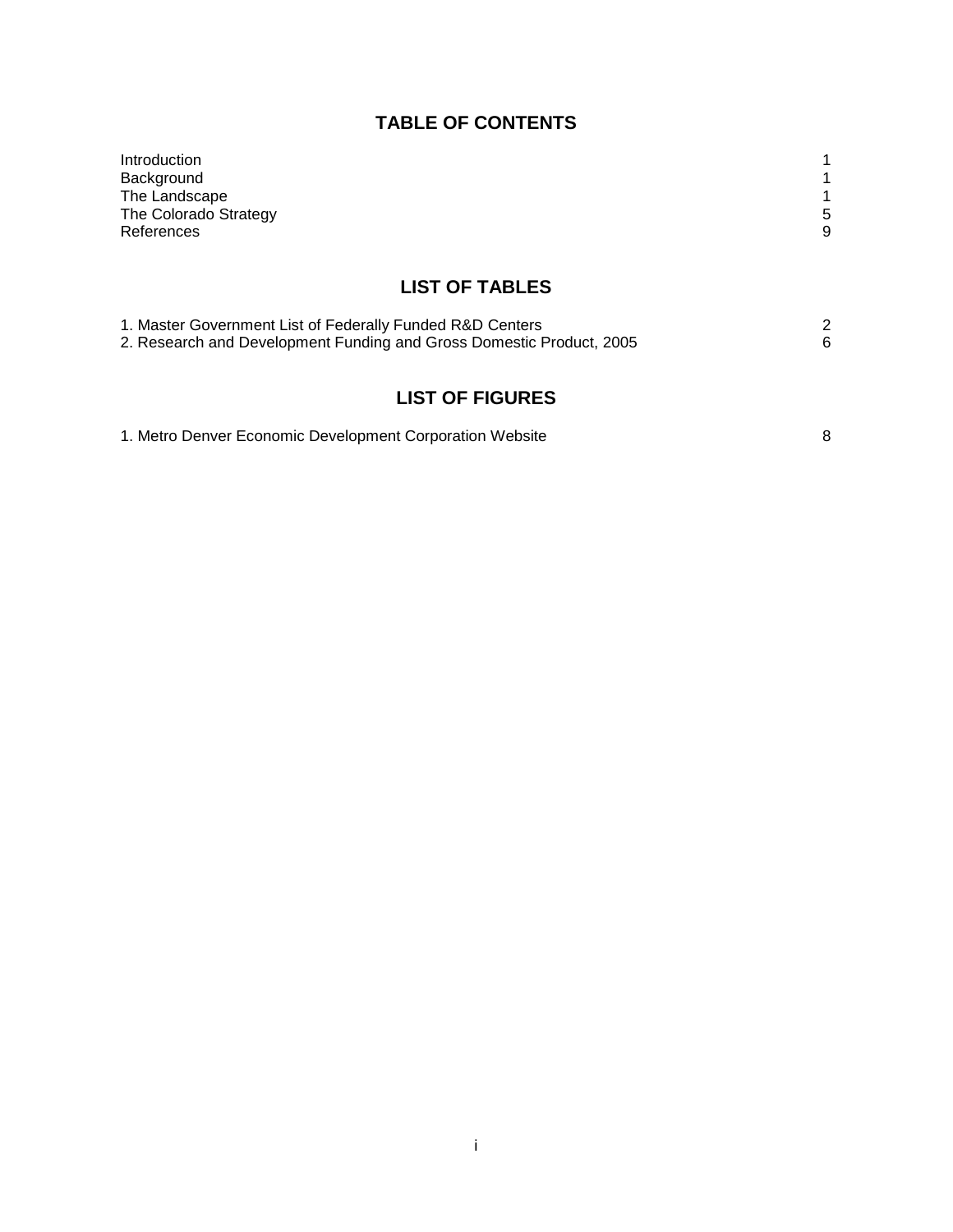#### **INTRODUCTION**

The attraction of a federal research laboratory to Arizona as a strategic economic development initiative of the Arizona Economic Resource Organization (AERO) can be justified based on the literature cited below, the relationship of federally funded research and development centers (FFRDCs) to broader measures of research and development (R&D) and prosperity, and the implementation of this strategy elsewhere. A primary objective of attracting a federal research facility is to help create a climate that is conducive to private-sector economic development, especially related to research and development. On a purely cost-benefit basis, the pursuit of a federal lab has strong appeal since the benefits largely will accrue within Arizona while a considerable portion of the costs conceivably will be borne by the federal government.

### **BACKGROUND**

An extensive academic literature links the pace of private investment in R&D in a region to the amount and quality of public research infrastructure in the region. The linkage is based on knowledge spillovers from the public activity, the development of a research foundation that mutually attracts high-quality businesses and researchers, and the availability of qualified workers, and often faculty consultants, in part due to the ongoing public research activity.

In a report produced for Science Foundation Arizona (SFAz) in 2007, economists from the University of Arizona and Arizona State University applied empirical estimates from Jaffe et. al. (1989, 1993, 2002) to estimate that the rate of return — measured in induced private-sector R&D activity — to an investment in publicly supported research activity was on the order of 4 to 1. Zucker and Darby (2007), in an extensive analysis of the linkages between highly regarded scientists and regional economic impact, find that it is the physical presence of the star scientists, rather than the embodied knowledge of their work, that is the catalyst for economic activity. Abramovsky et. al. (2007) report results in the prestigious *Economic Journal* that identify a clear correlation between the location of research facilities in Britain and the location of quality academic research departments. The British evidence is interesting since it is based on detailed establishment-level data rather than aggregate information or survey data on the location of private-sector R&D.

#### **THE LANDSCAPE**

The master list of the 38 FFRDCs is shown in Table 1. One of the 38 is located in Puerto Rico and one has two locations, resulting in 38 locations within the continental United States. The facilities are quite concentrated with 10 located in the Washington DC metropolitan area and eight in California. Arizona has one: the National Optical Astronomy Observatories, based in Tucson.

Table 2 provides the most recent information on public and private R&D expenditures by state. The states with at least one federal FFRDC are noted in bold. Other measures included in the table are total R&D as a percentage of Gross Domestic Product (GDP) by state, per capita GDP by state, and growth in real per capita GDP over the 1997-to-2005 period. The rank among the 50 states and the District of Columbia also is displayed for each of these measures.

The table illustrates that R&D is quite concentrated, with 22 percent of the nation's total R&D and industry R&D conducted in California, which also ranks high (sixth among the states) in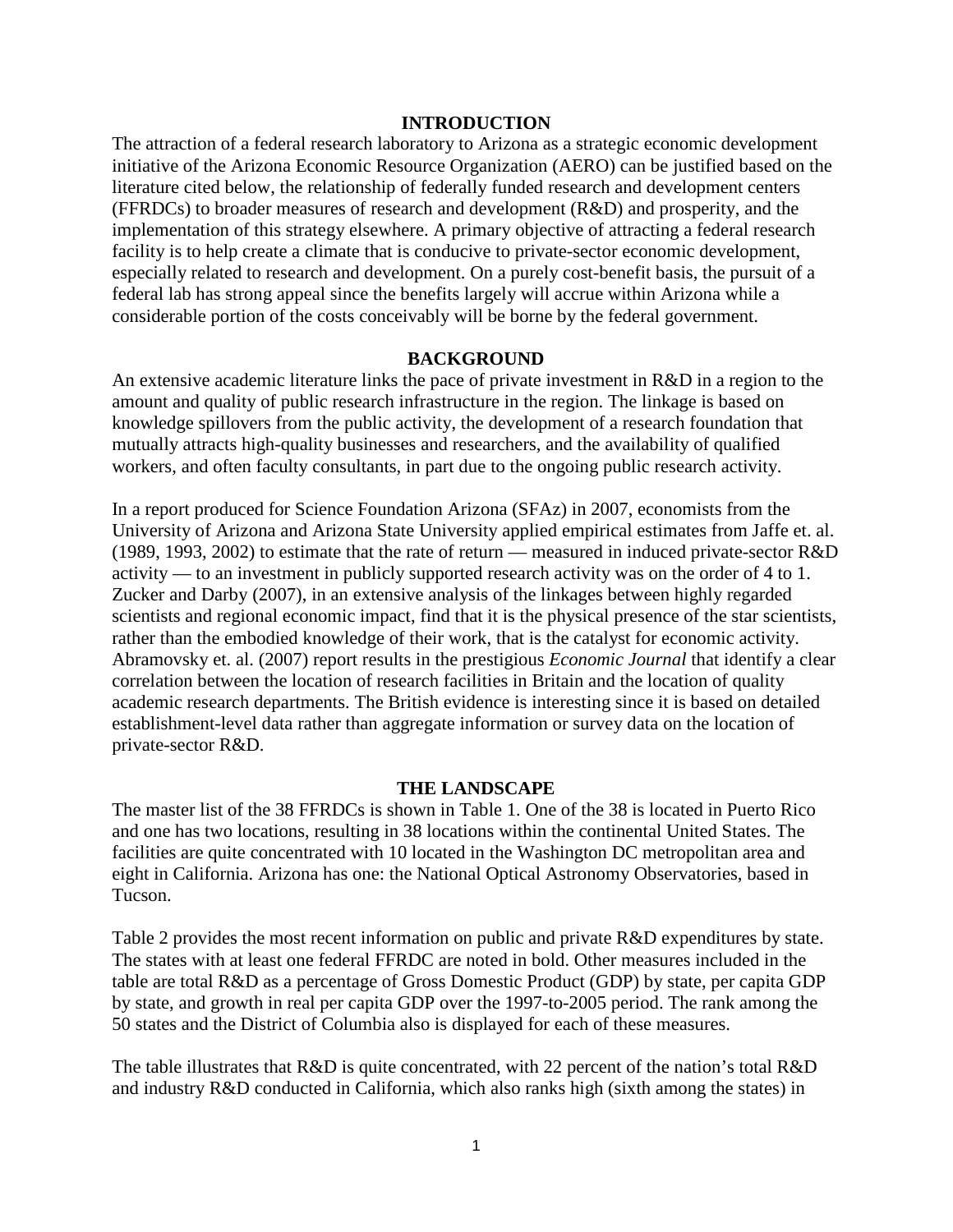# **TABLE 1**

# **MASTER GOVERNMENT LIST OF FEDERALLY FUNDED R&D CENTERS**

(The FFRDC is in [bold](http://www.nsf.gov/statistics/nsf06316/%23top%23top); the administrator of each FFRDC appears in parentheses) **[Department of Defense](http://www.defenselink.mil/)**

[Office of the Secretary of Defense](http://www.defenselink.mil/osd/)

Administered by other nonprofit institutions:**[\[1\]](http://www.nsf.gov/statistics/nsf06316/%23fn1%23fn1)**

- **[Institute for Defense Analyses Studies and Analyses Federally Funded Research and](http://www.nsf.gov/cgi-bin/good-bye?http://www.ida.org/)  [Development Center](http://www.nsf.gov/cgi-bin/good-bye?http://www.ida.org/)** (Institute for Defense Analyses), Alexandria, VA
- **[National Defense Research Institute](http://www.nsf.gov/cgi-bin/good-bye?http://www.rand.org/nsrd/ndri.html)** (RAND Corp. **[\[2\]](http://www.nsf.gov/statistics/nsf06316/%23fn2%23fn2)**), Santa Monica, CA
- **[C3I Federally Funded Research & Development Center](http://www.nsf.gov/cgi-bin/good-bye?http://www.mitre.org/about/ffrdcs/c3i.html)** (MITRE Corp.), Bedford, MA, and McLean, VA

[National Security Agency](http://www.nsa.gov/)

Administered by other nonprofit institutions:**[\[1\]](http://www.nsf.gov/statistics/nsf06316/%23fn1%23fn1)**

• **[Institute for Defense Analyses Communications and Computing](http://www.nsf.gov/cgi-bin/good-bye?http://www.ida.org/) Federally Funded [Research and Development Center](http://www.nsf.gov/cgi-bin/good-bye?http://www.ida.org/) [\[3\]](http://www.nsf.gov/statistics/nsf06316/%23fn3%23fn3)** (Institute for Defense Analyses), Alexandria, VA

[Department of the Navy](http://www.navy.mil/)

Administered by other nonprofit institutions:**[\[1\]](http://www.nsf.gov/statistics/nsf06316/%23fn1%23fn1)**

• **[Center for Naval Analyses](http://www.nsf.gov/cgi-bin/good-bye?http://www.cna.org)** (The CNA Corporation), Alexandria, VA [Department of the Air Force](http://www.af.mil/)

Administered by universities and colleges: **[\[4\]](http://www.nsf.gov/statistics/nsf06316/%23fn4%23fn4)**

- **[Lincoln Laboratory](http://www.nsf.gov/cgi-bin/good-bye?http://www.ll.mit.edu/)** (Massachusetts Institute of Technology), Lexington, MA Administered by other nonprofit institutions:**[\[1\]](http://www.nsf.gov/statistics/nsf06316/%23fn1%23fn1)**
- **[Aerospace Federally Funded Research and Development Center](http://www.nsf.gov/cgi-bin/good-bye?http://www.aero.org/)** (The Aerospace Corporation), El Segundo, CA
- **[Project Air Force](http://www.nsf.gov/cgi-bin/good-bye?http://www.rand.org/organization/paf/)** (RAND Corp. **[\[2\]](http://www.nsf.gov/statistics/nsf06316/%23fn2%23fn2)**), Santa Monica, CA
- [Department of the Army](http://www.army.mil/)

Administered by universities and colleges: **[\[4\]](http://www.nsf.gov/statistics/nsf06316/%23fn4%23fn4)**

- **[Software Engineering Institute](http://www.nsf.gov/cgi-bin/good-bye?http://www.sei.cmu.edu/) [\[5\]](http://www.nsf.gov/statistics/nsf06316/%23fn5%23fn5)** (Carnegie Mellon University), Pittsburgh, PA Administered by other nonprofit institutions:**[\[1\]](http://www.nsf.gov/statistics/nsf06316/%23fn1%23fn1)**
- **[Arroyo Center](http://www.nsf.gov/cgi-bin/good-bye?http://www.rand.org/organization/ard/)** (RAND Corp. **[\[2\]](http://www.nsf.gov/statistics/nsf06316/%23fn2%23fn2)**), Santa Monica, CA

#### **[Department of Energy](http://www.doe.gov/) [\[6\]](http://www.nsf.gov/statistics/nsf06316/%23fn6%23fn6)**

Administered by industrial firms:

- **[Idaho National Laboratory](http://www.inl.gov/)** (Battelle Energy Alliance, LLC) **[\[7\]](http://www.nsf.gov/statistics/nsf06316/%23fn7%23fn7)**, Idaho Falls, ID
- **[Los Alamos National Laboratory](http://www.lanl.gov/) [\[8\]](http://www.nsf.gov/statistics/nsf06316/%23fn8%23fn8)** (Los Alamos National Security, LLC), Los Alamos, NM
- **[Sandia National Laboratories](http://www.sandia.gov/)** (Sandia Corporation, a subsidiary of Lockheed Martin Corp.), Albuquerque, NM
- **[Savannah River National Laboratory](http://www.srs.gov/general/srs-home.html)** (Westinghouse Savannah River Co.), Aiken, SC **[\[17\]](http://www.nsf.gov/statistics/nsf06316/%23fn17%23fn17)** Administered by universities and colleges: **[\[4\]](http://www.nsf.gov/statistics/nsf06316/%23fn4%23fn4)**
- **[Ames Laboratory](http://www.ameslab.gov/)** (Iowa State University of Science and Technology), Ames, IA
- **[Argonne National Laboratory](http://www.anl.gov/)** (University of Chicago), Argonne, IL
- **[Ernest Orlando Lawrence Berkeley National Laboratory](http://www.lbl.gov/)** (University of California), Berkeley, CA
- **[Fermi National Accelerator Laboratory](http://www.fnal.gov/)** (Universities Research Association, Inc.), Batavia, IL
- **[Lawrence Livermore National Laboratory](http://www.llnl.gov/)** (University of California), Livermore, CA
- **[Princeton Plasma Physics Laboratory](http://www.pppl.gov/)** (Princeton University), Princeton, NJ
- **[Stanford Linear Accelerator Center](http://www.nsf.gov/cgi-bin/good-bye?http://www.slac.stanford.edu/)** (Leland Stanford, Jr., University), Stanford, CA
- **[Thomas Jefferson National Accelerator Facility](http://www.jlab.org/)** (Jefferson Science Associates, LLC), Newport News, VA **[\[18\]](http://www.nsf.gov/statistics/nsf06316/%23fn18%23fn18)**
- Administered by other nonprofit institutions:**[\[1\]](http://www.nsf.gov/statistics/nsf06316/%23fn1%23fn1)**
- **[Brookhaven National Laboratory](http://www.bnl.gov/) [\[9\]](http://www.nsf.gov/statistics/nsf06316/%23fn9%23fn9)** (Brookhaven Science Associates, Inc.), Upton, Long Island, NY
- **[National Renewable Energy Laboratory](http://www.nrel.gov/) [\[10\]](http://www.nsf.gov/statistics/nsf06316/%23fn10%23fn10)** (Midwest Research Institute; Battelle Memorial Institute; Bechtel National, Inc.), Golden, CO
- **[Oak Ridge National Laboratory](http://www.ornl.gov/) [\[11\]](http://www.nsf.gov/statistics/nsf06316/%23fn11%23fn11)** (UT-Battelle, LLC), Oak Ridge, TN
- **[Pacific Northwest National Laboratory](http://www.pnl.gov/)** (Battelle Memorial Institute), Richland, WA (continued)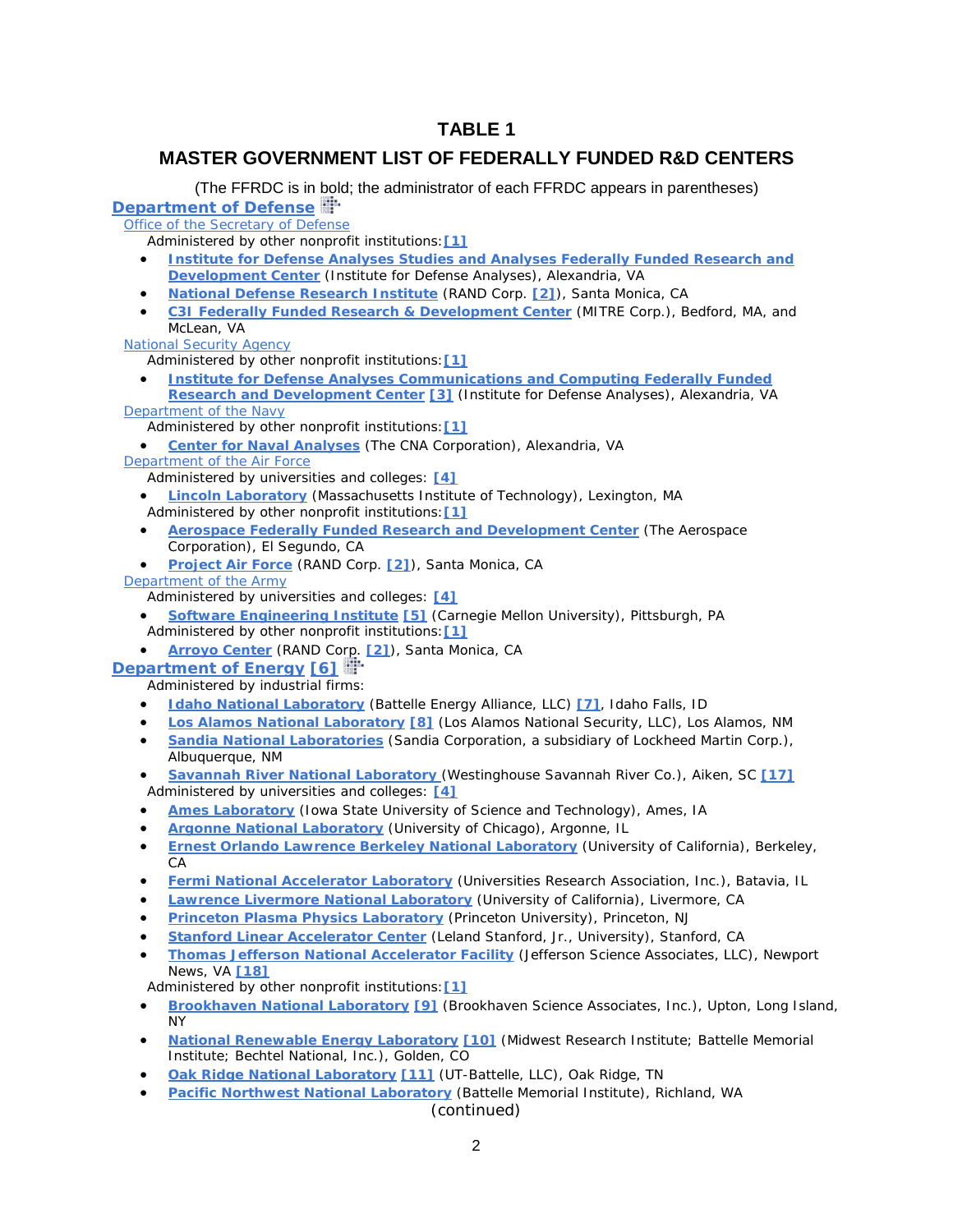# **TABLE 1 (continued)**

# **MASTER GOVERNMENT LIST OF FEDERALLY FUNDED R&D CENTERS**

# **[Department of Health and Human Services](http://www.os.dhhs.gov/)**

[National Institutes of Health](http://www.nih.gov/)

Administered by industrial firms:

• **[National Cancer Institute at Frederick](http://web.ncifcrf.gov/) [\[12\]](http://www.nsf.gov/statistics/nsf06316/%23fn12%23fn12)** (Science Applications International Corp.; Charles River Laboratories, Inc.; Data Management Services, Inc.; Wilson Information Services, Inc.), Frederick, MD

**[Department of Homeland Security](http://www.dhs.gov/)** 

[Under Secretary for Science & Technology](http://www.dhs.gov/xabout/structure/editorial_0530.shtm)

Administered by other nonprofit institutions:**[\[1\]](http://www.nsf.gov/statistics/nsf06316/%23fn1%23fn1)**

• **[Homeland Security Institute](http://www.nsf.gov/cgi-bin/good-bye?http://www.homelandsecurity.org) [\[13\]](http://www.nsf.gov/statistics/nsf06316/%23fn13%23fn13)** (Analytic Services, Inc.), Arlington, VA

• **National Biodefense Analysis & Countermeasures Center [\[19\]](http://www.nsf.gov/statistics/nsf06316/%23fn19%23fn19)** (Battelle National Biodefense Institute), Frederick, MD

#### **[National Aeronautics and Space Administration](http://www.hq.nasa.gov/)**

Administered by universities and colleges: **[\[4\]](http://www.nsf.gov/statistics/nsf06316/%23fn4%23fn4)**

**[Jet Propulsion Laboratory](http://www.jpl.nasa.gov/)** [\(Ca](http://www.nsf.gov/statistics/nsf06316/%23top%23top)lifornia Institute of Technology), Pasadena, CA

#### **[National Science Foundation](http://www.nsf.gov/)**

Administered by universities and colleges: **[\[4\]](http://www.nsf.gov/statistics/nsf06316/%23fn4%23fn4)**

- **[National Astronomy and Ionosphere Center](http://www.nsf.gov/cgi-bin/good-bye?http://www.naic.edu/)** (Cornell University), Arecibo, PR
- **[National Center for Atmospheric Research](http://www.nsf.gov/cgi-bin/good-bye?http://www.ncar.ucar.edu/)** (University Corporation for Atmospheric Research), Boulder, CO
- **[National Optical Astronomy Observatories](http://www.nsf.gov/cgi-bin/good-bye?http://www.noao.edu) [\[14\]](http://www.nsf.gov/statistics/nsf06316/%23fn14%23fn14)** (Association of Universities for Research in Astronomy, Inc.), Tucson, AZ
- **[National Radio Astronomy Observatory](http://www.nsf.gov/cgi-bin/good-bye?http://www.gb.nrao.edu/)** (Associated Universities, Inc.), Charlottesville, VA Administered by other nonprofit institutions:**[\[1\]](http://www.nsf.gov/statistics/nsf06316/%23fn1%23fn1)**
- **[Science and Technology Policy Institute](http://www.nsf.gov/cgi-bin/good-bye?http://www.ida.org/stpi/index.html) [\[15\]](http://www.nsf.gov/statistics/nsf06316/%23fn15%23fn15)** (Institute for Defense Analyses), Washington, DC

#### **[Nuclear Regulatory Commission](http://www.nrc.gov/)**

Administered by other nonprofit institutions:**[\[1\]](http://www.nsf.gov/statistics/nsf06316/%23fn1%23fn1)**

• **[Center for Nuclear Waste Regulatory Analyses](http://www.nsf.gov/cgi-bin/good-bye?http://www.swri.org/4org/d20/d20home.htm)** (Southwest Research Institute), San Antonio, TX

# **[Department of Transportation](http://www.dot.gov/)**<sup>...</sup>

[Federal Aviation Administration](http://www.faa.gov/)

- Administered by other nonprofit institutions:**[\[1\]](http://www.nsf.gov/statistics/nsf06316/%23fn1%23fn1)**
- **[Center for Advanced Aviation System Development](http://www.nsf.gov/cgi-bin/good-bye?http://www.caasd.org/)** (MITRE Corp.), McLean, VA

**[Department of the Treasury](http://www.ustreas.gov/)** 

#### [Internal Revenue Service](http://www.irs.ustreas.gov/prod/)

Administered by other nonprofit institutions:**[\[1\]](http://www.nsf.gov/statistics/nsf06316/%23fn1%23fn1)**

• **[Internal Revenue Service \(IRS\) Federally Funded Research and Development Center](http://www.nsf.gov/cgi-bin/good-bye?http://www.mitre.org/about/ffrdcs/cem.html) [\[16\]](http://www.nsf.gov/statistics/nsf06316/%23fn16%23fn16)** (Center for Enterprise Modernization, MITRE Corp.), McLean, VA

(continued)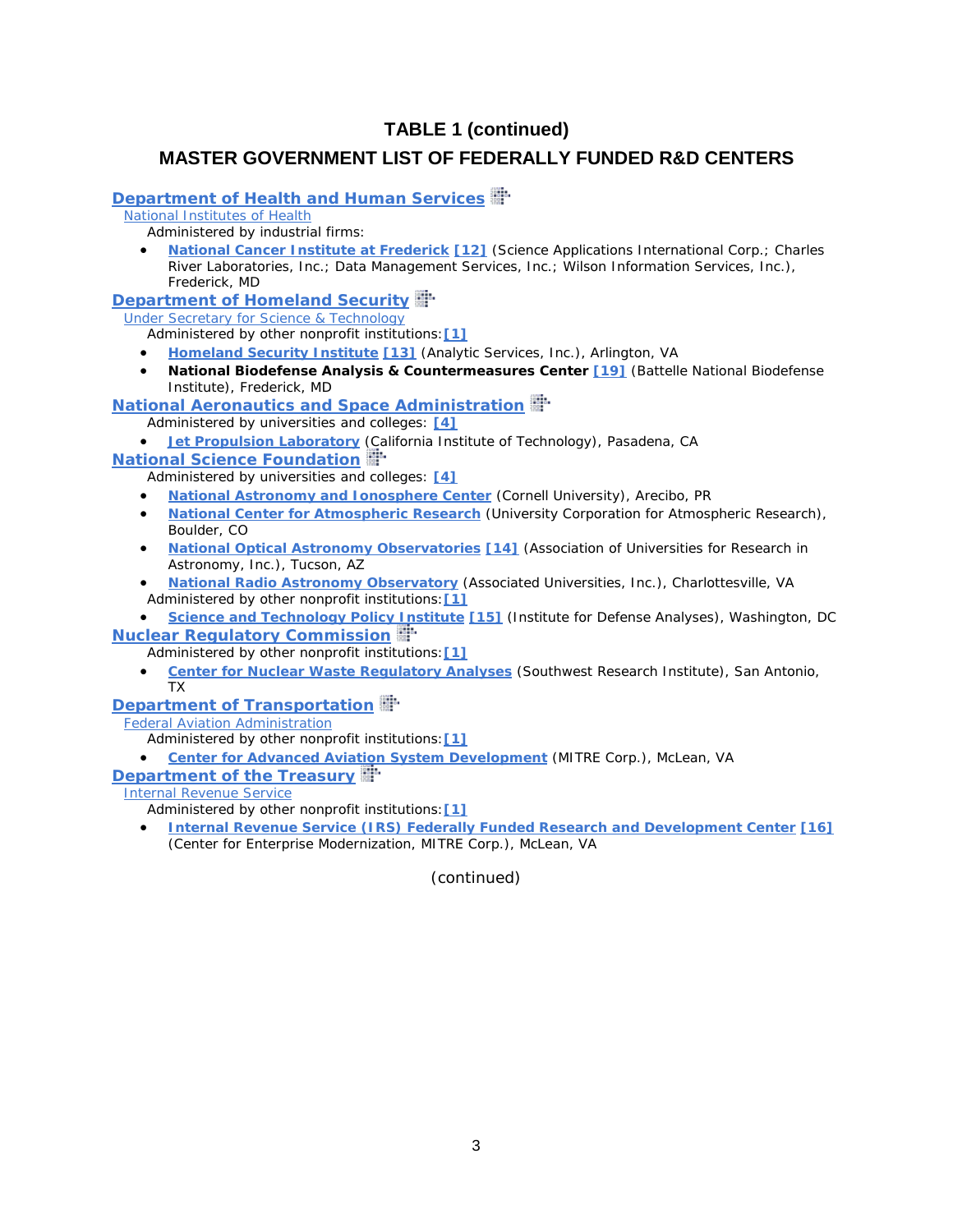# **TABLE 1 (continued)**

### **MASTER GOVERNMENT LIST OF FEDERALLY FUNDED R&D CENTERS**

**Footnotes**

[1] That is, other than universities and colleges.

**[2]** The following portions of the RAND Corporation are FFRDCs: National Defense Research Institute (formerly Defense/Office of the Joint Chiefs of Staff), Project Air Force, and the Arroyo Center.

**[3]** Although the Institute for Defense Analyses Communications and Computing FFRDC has been in existence since 1956, the Department of Defense added it to the Master Government List of FFRDCs for the first time in October 1995.

**[4]** Includes university consortia.

**[5]** In June 1997, Office of the Secretary of Defense became the sponsor of the Software Engineering Institute (SEI). The previous sponsor was Defense Advanced Research Projects Agency. In December 2004, Department of the Army became the sponsor of SEI.

**[6]** The Department of Energy removed Oak Ridge Institute for Science and Education from the Master Government List of FFRDCs on Feb. 22, 1999.

**[7]** On February 1, 2005, the Idaho National Engineering and Environmental Laboratory was renamed the Idaho National Laboratory (INL). Also, INL's administrator, Bechtel BWXT Idaho, LLC, was renamed Battelle Energy Alliance, LLC.

**[8]** On June 1, 2006, Los Alamos National Laboratory acquired a new industrial firm administrator (Los Alamos National Security, LLC).

**[9]** On March 1, 1998 Brookhaven National Laboratory acquired a new nonprofit administrator (Brookhaven Science Associates, Inc.). The previous administrator was a university consortium.

**[10]** In September 1991, the name was changed from Solar Energy Research Institute.

**[11]** On April 1, 2000, Oak Ridge National Laboratory acquired a new nonprofit administrator (UT-Battelle,

LLC). The previous administrator was the industrial firm Lockheed Martin Energy Research Corp.

**[12]** In 2000, the name was changed from NCI Frederick Cancer Research and Development Center. It continues to be an FFRDC.

**[13]** On April 26, 2004, the Homeland Security Institute was created.

**[14]** Since February 1984, this center includes three former FFRDCs: Cerro Tololo Inter-American Observatory, Kitt Peak National Observatory and the National Solar Observatory (formerly Sacramento Peak Observatory).

**[15]** On October 1, 1998, the Critical Technologies Institute was renamed the Science and Technology Policy Institute (STPI). As of December 1, 2003, RAND Corp. was replaced by the Institute for Defense Analyses as STPI's administrator.

**[16]** In October 1998, the Tax Systems Modernization Institute (IIT Research Institute) Lanham, MD, contract expired. TSMI was replaced with Internal Revenue Service (IRS) Federally Funded Research and Development Center administered by the MITRE Corp. in McLean, VA.

**[17]** The Savannah River National Laboratory changed its name and operating contractor to Washington Savannah River Co. on December 8, 2005. Before that, its name was the Savannah River Technology Center and the operating contractor was Westinghouse Savannah River Co.

**[18]** Jefferson Science Associates is a partnership of the Southeastern Universities Research Association (SURA), a consortium of sixty universities and the Computer Sciences Corporation (CSC). The effective date when SIRA added the CDC as a partner was April 14, 2006.

**[19]** The Department of Homeland Security established this new FFRDC on December 20, 2006. Its Web site has not been set up yet.

Source: National Science Foundation.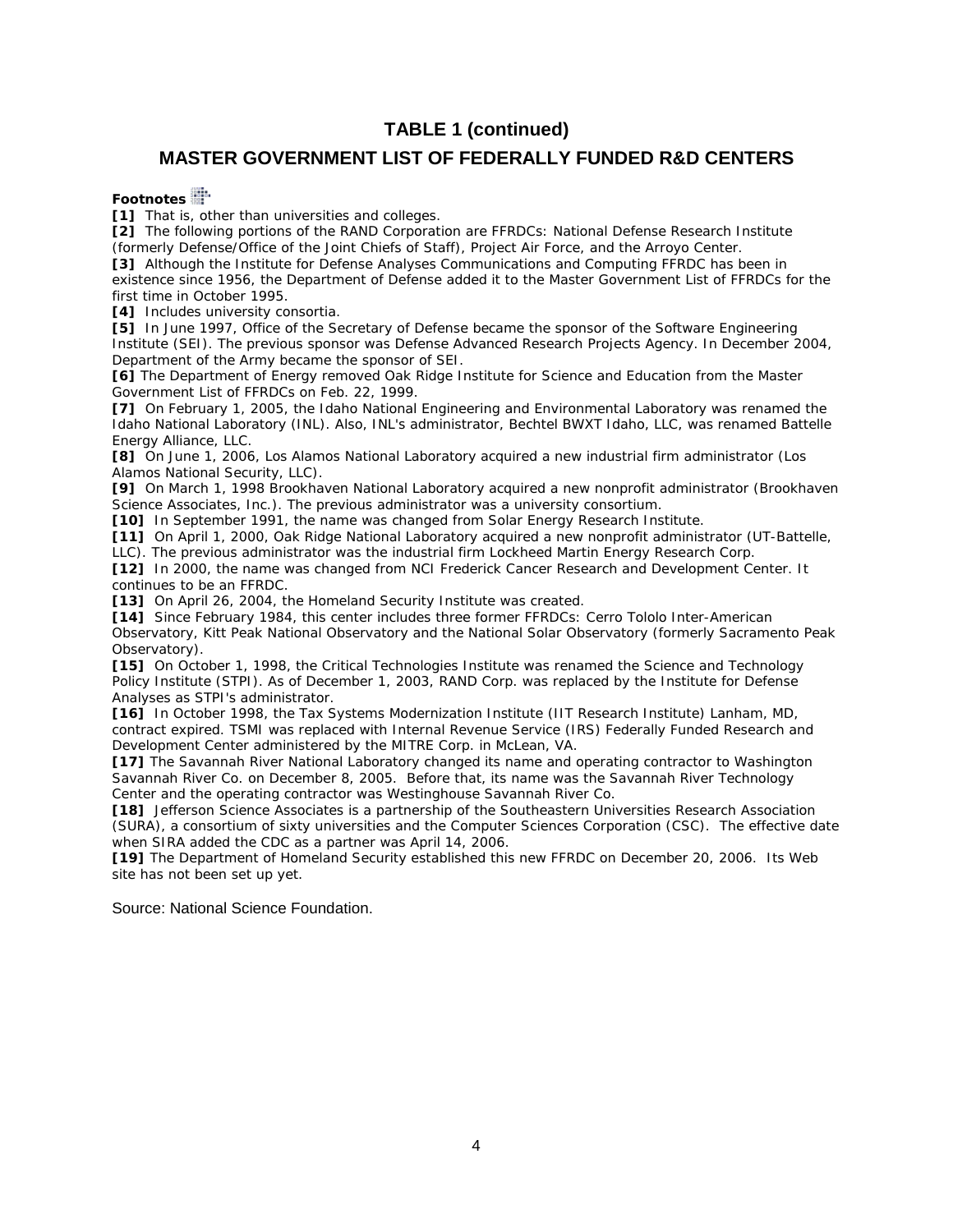R&D as a share of GDP. Table 2 also reveals that states with research laboratories tend to have high amounts of industrial R&D. Indeed the 18 states with at least one FFRDC have 66 percent of total industry R&D. Moreover, as a reflection of the concentration exhibited by industrial R&D, the seven states with at least two facilities have 37 percent of total industry R&D.

The academic literature indicates that investments in research and development promote economic prosperity. The states ranked highly in industrial research intensity generally also have high standards of living, as measured by gross state product per capita. However, exceptions exist. Michigan is the most highly R&D intensive state but its recent economic performance is lagging the nation. Since a large portion of the private R&D in Michigan is related to the auto industry, this is a good illustration of the pitfalls of investing in a nondiversified manner. However, this investment in the auto industry may reap further rewards as Michigan transitions from its reliance on industrial manufacturing to greater reliance on R&D for the entire auto industry. Toyota's recent selection of Ann Arbor for their North American R&D headquarters illustrates the results of this strategy.

### **THE COLORADO STRATEGY**

Colorado, and especially the Metro Denver Economic Development Corporation, promotes federal labs and research centers as a part of their economic development strategy. The information in Figure 1 illustrates that the NSF tabulation of FFRDCs in Table 1 does not include various research centers, such as Boulder's National Institute of Standards and Technology, nor the National Oceanic and Atmospheric Administration. As seen in Figure 1, a significant federally supported research infrastructure is present in Colorado, with 4,500 jobs and \$720 million in total economic impact attributed to the presence of federal labs and related academic research centers. The economic development strategy touts this as an asset. The Denver Metro Economic Development Corporation aims to leverage the presence of the labs to foster the image of Denver and Colorado as a strong competitor for knowledge-based jobs.

Colorado attracted 54 percent more industry R&D than Arizona in 2005, despite a gross product approximately equal to that of Arizona, as seen in Table 2. Per capita GDP in Colorado was about 29 percent greater than that of Arizona. Hence, while the economies of Arizona and Colorado were approximately equal in size in 2005, the standard of living in Colorado was considerably higher. A host of factors likely contribute to this disparity in the standard of living, including differences in educational attainment.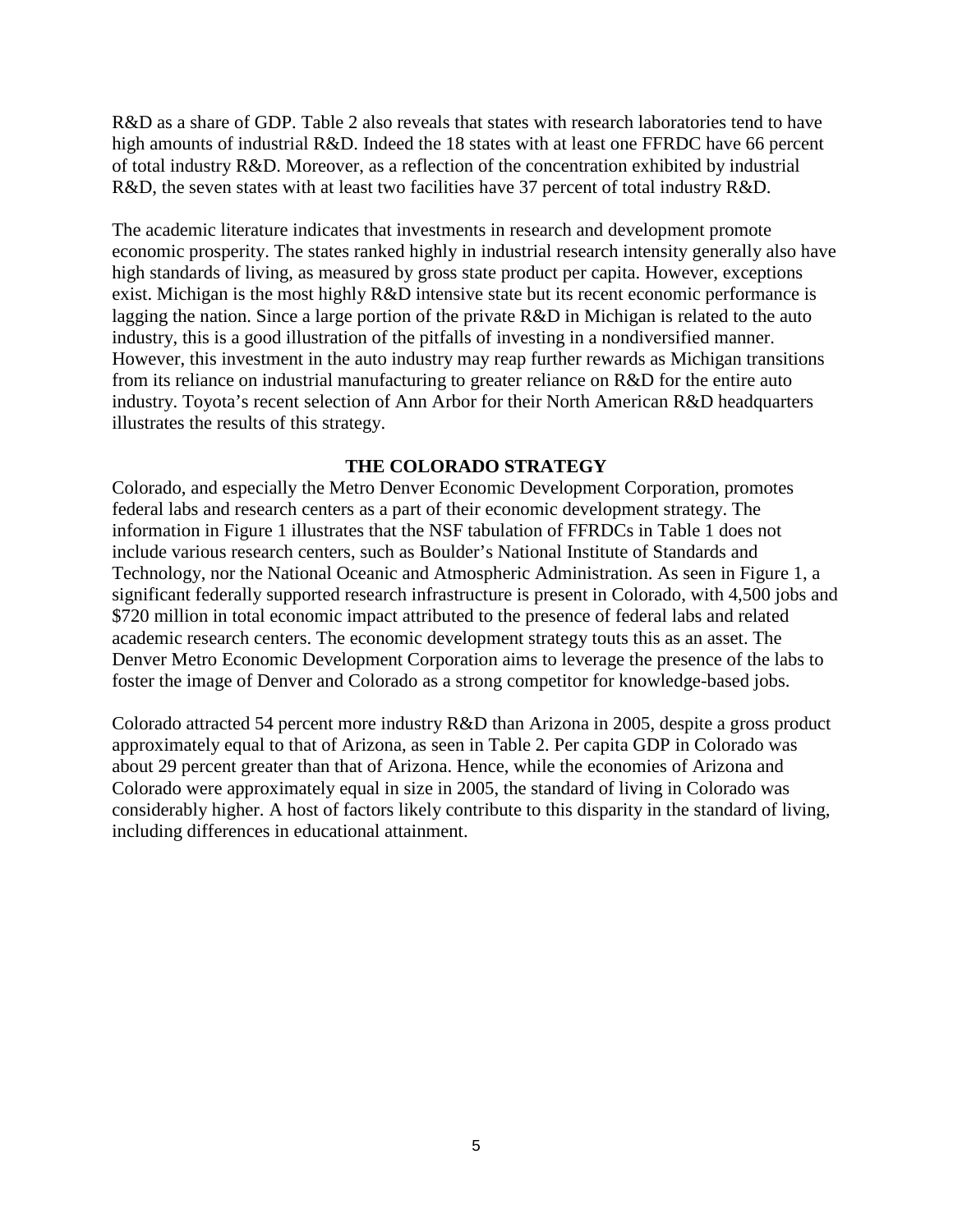# **TABLE 2 RESEARCH AND DEVELOPMENT FUNDING AND GROSS DOMESTIC PRODUCT, 2005**

|                      | Research &<br><b>Development</b> |           |           |                               |                  |                |               |                         |               |                  |
|----------------------|----------------------------------|-----------|-----------|-------------------------------|------------------|----------------|---------------|-------------------------|---------------|------------------|
|                      |                                  |           |           | <b>Gross Domestic Product</b> |                  |                |               |                         |               |                  |
|                      |                                  |           |           |                               | R&D              |                |               |                         | Per           |                  |
|                      | Number                           |           |           |                               | Share            |                |               |                         | Person,       |                  |
|                      | of<br><b>FFRDC</b>               | Total     | Industry  | Total                         | of<br><b>GDP</b> | Rank           | Per<br>Person | Rank                    | 1997-<br>2005 | Rank             |
| <b>United States</b> | 38                               | \$226,159 | \$204,250 | \$12,372,850                  | 1.8%             |                | \$41,729      |                         | 1.9%          |                  |
|                      |                                  |           |           |                               |                  |                |               |                         |               |                  |
| Alabama              | 0                                | 1,417     | 698       | 151,342                       | 0.9              | 30             | 33,274        | 44                      | 2.1           | 20               |
| Alaska               | 0                                | 32        | 30        | 39,394                        | 0.1              | 51             | 59,395        | $\sqrt{3}$              | $-0.6$        | 51               |
| Arizona              | 1                                | 2,980     | 2,711     | 212,312                       | 1.4              | 20             | 35,665        | 40                      | 2.4           | 13               |
| Arkansas             | 0                                | 271       | 262       | 87,004                        | 0.3              | 43             | 31,345        | 49                      | 1.7           | 27               |
| California           | 8                                | 50,683    | 45,618    | 1,616,351                     | 3.1              | 6              | 44,707        | 13                      | 2.9           | $\,6$            |
| Colorado             | $\overline{c}$                   | 4,299     | 4,168     | 214,337                       | 2.0              | 12             | 45,963        | 10                      | 2.1           | 19               |
| Connecticut          | 0                                | 7,885     | 6,442     | 193,496                       | 4.1              | 3              | 55,274        | $\overline{\mathbf{4}}$ | 1.6           | 35               |
| Delaware             | 0                                | 1,511     | 1,490     | 56,731                        | 2.7              | 9              | 67,397        | $\overline{2}$          | 1.7           | 29               |
| <b>District of</b>   |                                  |           |           |                               |                  |                |               |                         |               |                  |
| Columbia             | 1                                | 166       | 93        | 82,628                        | 0.2              | 48             | 141,961       | 1                       | 2.7           | $\boldsymbol{9}$ |
| Florida              | 0                                | 4,164     | 2,974     | 666,639                       | 0.6              | 34             | 37,519        | 35                      | 2.4           | 14               |
| Georgia              | 0                                | 2,282     | 2,226     | 358,365                       | 0.6              | 33             | 39,240        | 28                      | 0.9           | 45               |
| Hawaii               | 0                                | 168       | 122       | 54,773                        | 0.3              | 44             | 43,017        | 18                      | 1.3           | 40               |
| Idaho                | 1                                | 642       | 635       | 45,891                        | 1.4              | 21             | 32,106        | 47                      | 2.9           | 5                |
| <b>Illinois</b>      | $\overline{2}$                   | 9,712     | 9,506     | 555,599                       | 1.7              | 16             | 43,524        | 15                      | 1.3           | 38               |
| Indiana              | 0                                | 4,610     | 4,327     | 236,357                       | 2.0              | 13             | 37,720        | 34                      | 1.6           | 36               |
| lowa                 | 1                                | 1,039     | 1,029     | 117,635                       | 0.9              | 31             | 39,668        | 24                      | 2.1           | 22               |
| Kansas               | 0                                | 1,993     | D         | 105,228                       | 1.9              | 14             | 38,290        | 32                      | 1.8           | 24               |
| Kentucky             | 0                                | 660       | 650       | 138,616                       | 0.5              | 38             | 33,220        | 45                      | 0.5           | 49               |
| Louisiana            | 0                                | 300       | 278       | 180,336                       | 0.2              | 49             | 40,009        | 23                      | 0.7           | 48               |
| Maine                | 0                                | 350       | 331       | 44,906                        | 0.8              | 32             | 34,066        | 43                      | 1.4           | 37               |
| <b>Maryland</b>      | $\overline{c}$                   | 3,706     | 2,452     | 244,447                       | 1.5              | 18             | 43,732        | 14                      | 2.4           | 12               |
| <b>Massachusetts</b> | $\overline{c}$                   | 13,342    | 10,788    | 320,050                       | 4.2              | $\overline{2}$ | 49,748        | $\overline{7}$          | 2.8           | 8                |
| Michigan             | 0                                | 16,752    | 16,548    | 372,148                       | 4.5              | 1              | 36,843        | 38                      | 0.5           | 50               |
| Minnesota            | 0                                | 6,340     | 6,053     | 231,437                       | 2.7              | $\, 8$         | 45,143        | 12                      | 2.1           | 21               |
| Mississippi          | 0                                | 194       | 147       | 79,786                        | 0.2              | 46             | 27,432        | 51                      | 0.7           | 47               |
| Missouri             | 0                                | 2,602     | 2,523     | 215,073                       | 1.2              | 27             | 37,096        | 36                      | 0.9           | 46               |
| Montana              | 0                                | 77        | 71        | 29,915                        | 0.3              | 45             | 32,004        | 48                      | 2.3           | 15               |
| Nebraska             | 0                                | 407       | 400       | 72,242                        | 0.6              | 36             | 41,089        | 20                      | 1.7           | 28               |
| Nevada               | 0                                | 382       | 365       | 110,158                       | 0.3              | 42             | 45,665        | 11                      | 1.0           | 44               |
| New Hampshire        | 0                                | 1,435     | D         | 54,119                        | 2.7              | 10             | 41,413        | 19                      | 2.5           | 11               |
| <b>New Jersey</b>    | 1                                | 13,214    | 12,902    | 427,654                       | 3.1              | $\overline{7}$ | 49,138        | 8                       | 1.6           | 34               |
| <b>New Mexico</b>    | $\overline{\mathbf{c}}$          | 405       | 278       | 69,692                        | 0.6              | 35             | 36,185        | 39                      | 2.1           | 17               |
| <b>New York</b>      | 1                                | 9,474     | 8,819     | 961,385                       | $1.0$            | 29             | 49,772        | 6                       | 2.9           | $\overline{7}$   |
| North Carolina       | 0                                | 5,158     | 5,051     | 350,700                       | 1.5              | 19             | 40,438        | 22                      | 1.7           | 30               |
| North Dakota         | 0                                | 104       | D         | 24,935                        | 0.4              | 40             | 39,292        | 26                      | 3.1           | 3                |
| Ohio                 | 0                                | 5,900     | 5,445     | 442,243                       | 1.3              | 23             | 38,554        | 31                      | 1.2           | 41               |
| Oklahoma             | 0                                | 422       | 401       | 121,558                       | 0.3              | 41             | 34,305        | 42                      | 1.6           | 33               |
| Oregon               | 0                                | 3,252     | 3,223     | 141,831                       | 2.3              | 11             | 38,977        | 30                      | 2.9           | 4                |
| Pennsylvania         | 1                                | 8,846     | 8,640     | 486,139                       | 1.8              | 15             | 39,188        | 29                      | 1.8           | 23               |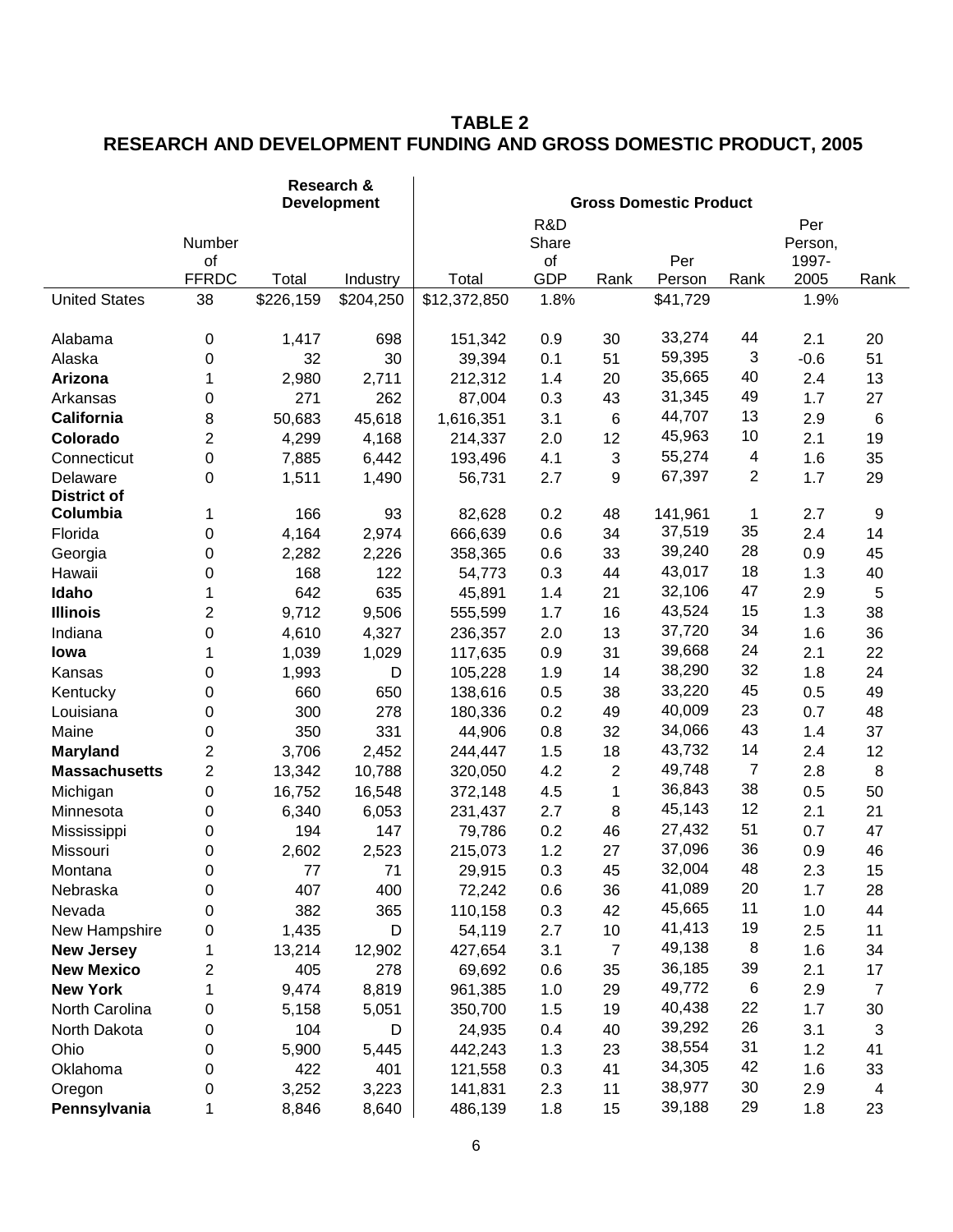|                          | Research &<br><b>Development</b> |         |          | <b>Gross Domestic Product</b> |              |      |          |      |                |      |  |
|--------------------------|----------------------------------|---------|----------|-------------------------------|--------------|------|----------|------|----------------|------|--|
|                          | Number                           |         |          |                               | R&D<br>share |      |          |      | Per<br>Person, |      |  |
|                          | of                               |         |          |                               | οf           |      | Per      |      | 1997-          |      |  |
|                          | <b>FFRDC</b>                     | Total   | Industry | Total                         | GDP          | Rank | Person   | Rank | 2005           | Rank |  |
| Rhode Island             | 0                                | \$1,387 | \$D      | \$43,623                      | 3.2%         | 5    | \$40,633 | 21   | 2.2%           | 16   |  |
| <b>South Carolina</b>    | 1                                | 1,402   | 1,364    | 140,088                       | 1.0          | 28   | 32,986   | 46   | 1.1            | 43   |  |
| South Dakota             | 0                                | 68      | 66       | 30,541                        | 0.2          | 47   | 39,414   | 25   | 3.2            | 2    |  |
| Tennessee                |                                  | 1,246   | 1,150    | 224,995                       | 0.6          | 37   | 37,778   | 33   | 1.6            | 32   |  |
| <b>Texas</b>             |                                  | 12,438  | 11,579   | 989,333                       | 1.3          | 25   | 43,149   | 16   | 1.7            | 31   |  |
| Utah                     | 0                                | 1,234   | 1,036    | 88,364                        | 1.4          | 22   | 35,483   | 41   | 1.1            | 42   |  |
| Vermont                  | 0                                | 360     | 338      | 23,056                        | 1.6          | 17   | 37,044   | 37   | 3.3            |      |  |
| Virginia                 | 9                                | 4,379   | 2,683    | 350,692                       | 1.2          | 26   | 46,361   | 9    | 2.7            | 10   |  |
| Washington               | 1                                | 9,736   | 9,555    | 271,381                       | 3.6          | 4    | 43,132   | 17   | 1.7            | 26   |  |
| West Virginia            | 0                                | 242     | D        | 53,091                        | 0.5          | 39   | 29,266   | 50   | 1.3            | 39   |  |
| Wisconsin                | 0                                | 2,729   | 2,660    | 216,985                       | 1.3          | 24   | 39,255   | 27   | 1.7            | 25   |  |
| Wyoming<br>Undistributed | 0                                | 30      | 29       | 27,246                        | 0.1          | 50   | 53,550   | 5    | 2.1            | 18   |  |
| funds                    |                                  | 3,731   | 3,636    |                               |              |      |          |      |                |      |  |

D = data withheld to avoid disclosing operations of individual companies.

Source: National Science Foundation, Division of Science Resources Statistics, Survey of Industrial Research and Development: 2005 and U.S. Department of Commerce, Bureau of Economic Analysis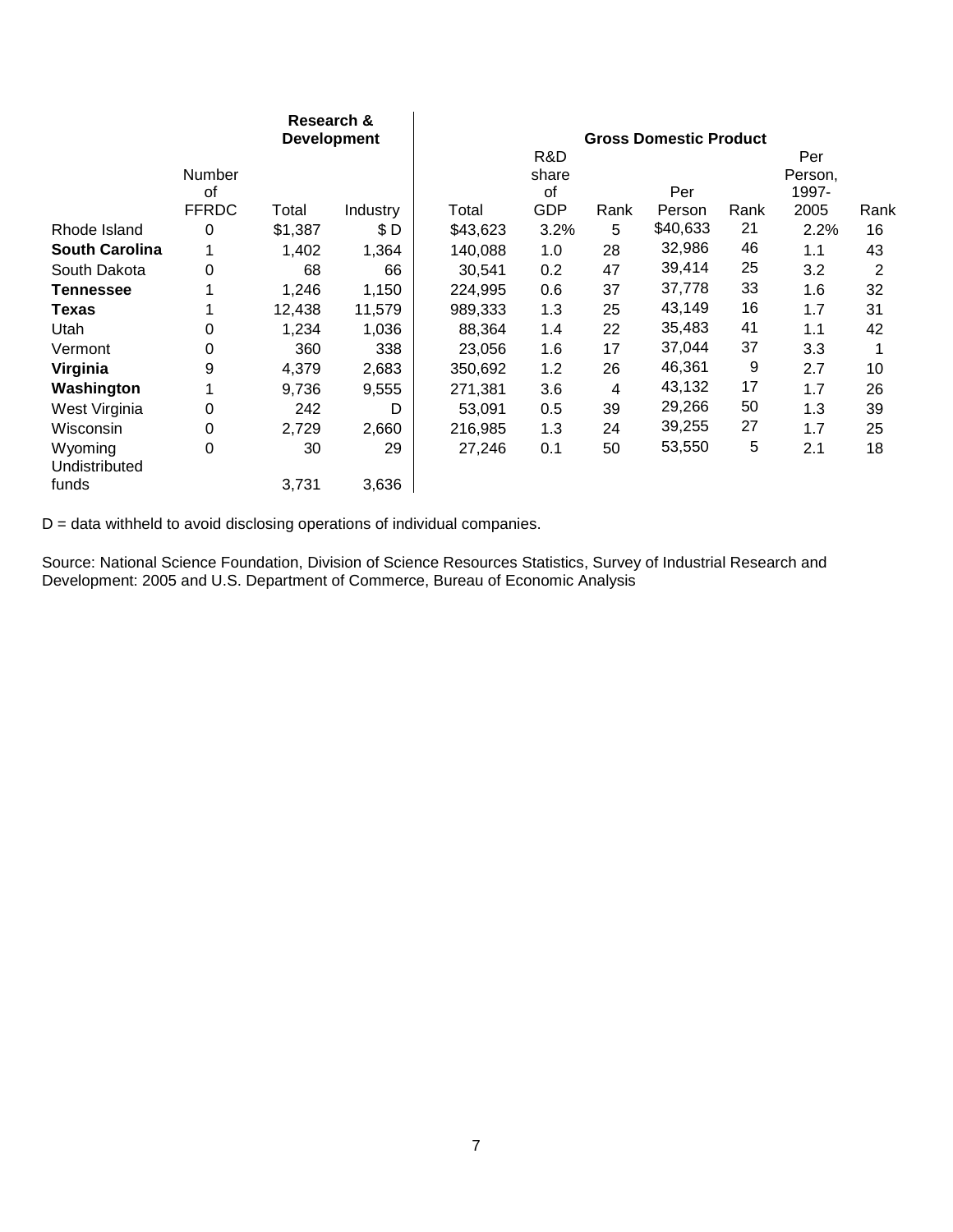# **FIGURE 1 METRO DENVER ECONOMIC DEVELOPMENT CORPORATION WEBSITE**



www.metrodenver.org

# **Federal Labs**

#### A center for the world's best research and researchers.

Groundbreaking research on the shrinking polar ice caps. Development of hydrogen fuel cells that could someday power the world's cars. Creation of a turbulence-detecting system to minimize worldwide flight delays. These are just some of the research projects taking place at federal laboratories and research institutes based in Metro Denver.

Colorado has one of the highest concentrations of federally funded science and research labs in the nation. Employing more than 4,500 scientists and engineers and generating an estimated \$720 million annual economic impact to the region, these federal labs have contributed greatly to the evolution of Metro Denver's high-tech industries. The labs also stimulate significant tech transfer opportunities among higher educational and area companies in critical areas such as climate research, space science, and renewable energy development.

#### Major federal labs and research centers

- National Oceanic and Atmospheric Administration (NOAA) the federal government's top agency for monitoring our climate, the space environment, and ocean resources (Boulder)
- National Renewable Energy Laboratory (NREL) the nation's primary laboratory for renewable energy and energy efficiency R&D (Golden)
- National Institute of Standards and Technology (NIST) promotes U.S. innovation and industrial competitiveness by advancing measurement science, standards, and technology (Boulder)
- University Corporation for Atmospheric Research (UCAR) dedicated to exploring and studying our atmosphere and its interaction with the sun, oceans, biosphere, and society (Boulder)
- . National Center of Atmospheric Research (NCAR) managed by UCAR, is a National Science Foundation R&D Center (Boulder)
- Cooperative Institute for Research in the Atmosphere (CIRA) directs research in the atmospheric sciences into practical applications in weather and climate (Fort Collins)
- Cooperative Institute for Research in Environmental Sciences (CIRES) dedicated to research targeted at all aspects of Earth System Science and communicating its findings to the global scientific community (Boulder)

Source: Metro Denver Economic Development Corporation.